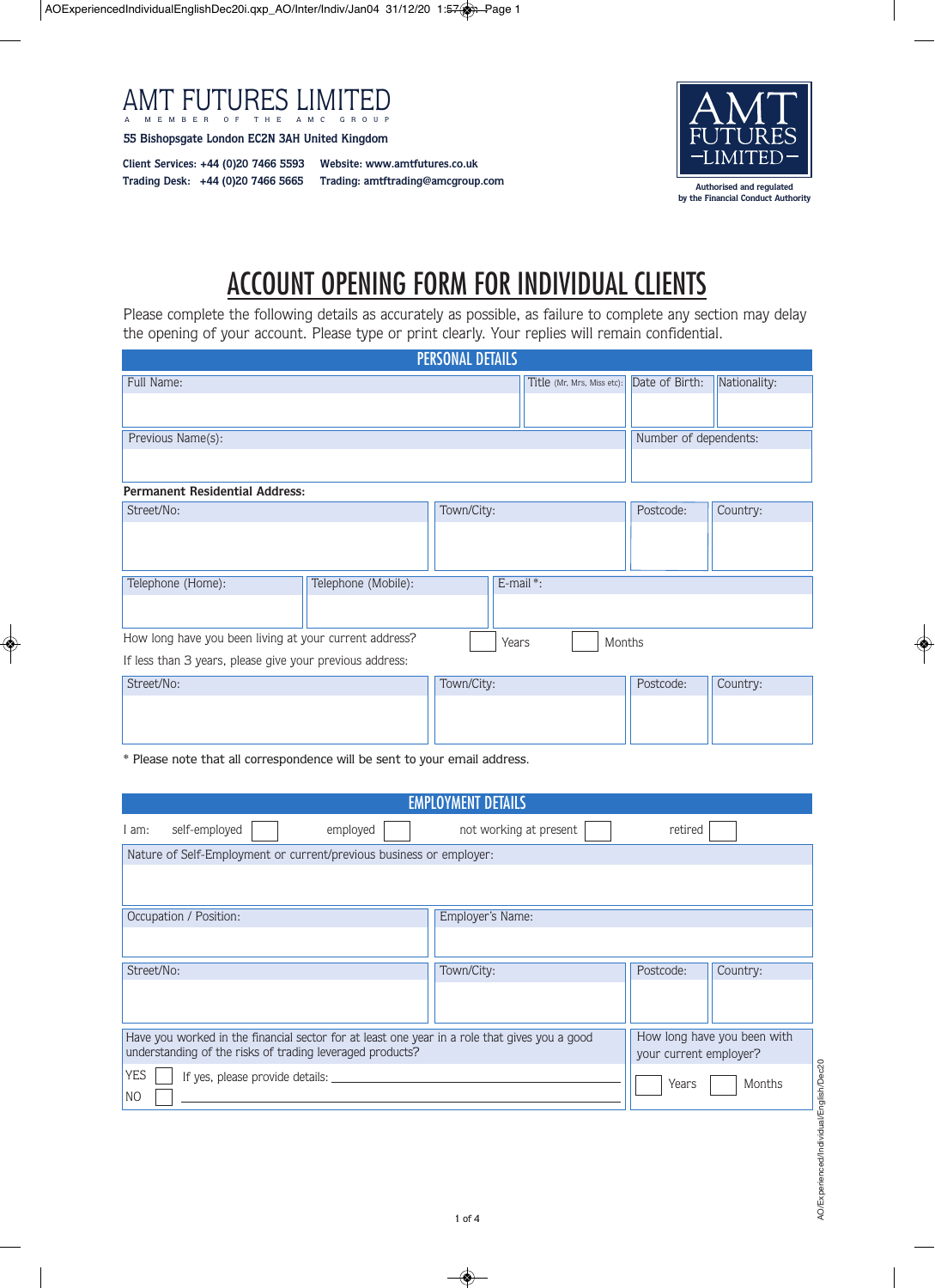Please answer the following questions which relate to your experience and knowledge in futures/options/securities/foreign exchange transactions and your current investment objectives and financial situation. This will ensure that we are able to provide you with the advice and product most suitable for your individual circumstances. Please answer ALL questions.

| <b>INVESTMENT EXPERIENCE</b>                                                                                                                                                                                                                                                                                                                                                                                                                                                                                |                                                                                                                            |                                                                                             |                                                                                                        |          |  |
|-------------------------------------------------------------------------------------------------------------------------------------------------------------------------------------------------------------------------------------------------------------------------------------------------------------------------------------------------------------------------------------------------------------------------------------------------------------------------------------------------------------|----------------------------------------------------------------------------------------------------------------------------|---------------------------------------------------------------------------------------------|--------------------------------------------------------------------------------------------------------|----------|--|
| <b>Product</b>                                                                                                                                                                                                                                                                                                                                                                                                                                                                                              | Length of Experience<br>(Tick one box for each product)<br>None Less than 1 year to More than<br>1 year<br>5 years 5 years | <b>Frequency of Dealing</b><br>in the past 12 months<br>Trades per month<br>(insert number) | Are you totally reliant on specific<br>recommendations to trade?<br>(Tick one box for each product)    |          |  |
| Spot and Forward Foreign Exchange<br>Shares, Bonds and Funds<br>Stock Options and Stock Index Options<br>Financial and Commodity Futures and Options                                                                                                                                                                                                                                                                                                                                                        |                                                                                                                            |                                                                                             | <b>YES</b><br>NO.<br><b>YES</b><br>N <sub>O</sub><br><b>YES</b><br>N <sub>O</sub><br><b>YES</b><br>NO. |          |  |
| Have you attended any training or do you have a professional qualification that would assist your<br>understanding of the risks of trading leveraged products?<br><b>YES</b><br>NO<br>If yes, please provide details below.                                                                                                                                                                                                                                                                                 |                                                                                                                            |                                                                                             |                                                                                                        |          |  |
| On the basis of your Knowledge and Experience, please confirm:<br>I understand the risks of dealing in futures and options, the gearing involved and the potential for loss<br>of capital in excess of my original investment.<br><b>YES</b><br>NО<br>I understand that small movements in an underlying security/commodity/instrument can result in my                                                                                                                                                     |                                                                                                                            |                                                                                             |                                                                                                        |          |  |
| transaction incurring much larger profits or losses, and that the more leverage that is available,<br><b>YES</b><br>the greater the effect will be.<br>N <sub>O</sub><br>I understand and recognise the potential risks associated in dealing in the markets on which I have<br><b>YES</b><br>experience relating to matters such as settlement, trading, foreign exchange, pricing and costs.<br>NΟ<br>I understand the effect of fees and commissions charges on trading performance.<br><b>YES</b><br>NΟ |                                                                                                                            |                                                                                             |                                                                                                        |          |  |
| I understand and recognise the potential risks associated with dealing in options relating to option<br>expiry, assignment and excercise.<br>I understand that it is my responsibility to monitor my account.                                                                                                                                                                                                                                                                                               |                                                                                                                            |                                                                                             | <b>YES</b><br>YES                                                                                      | NΟ<br>NС |  |

## INVESTMENT OBJECTIVES

| Please indicate the type(s) of product that you wish to transact. Your trading intentions should correspond with your experience.                                                                       |
|---------------------------------------------------------------------------------------------------------------------------------------------------------------------------------------------------------|
| Spot and Forward Foreign Exchange<br>Shares. Bonds and Funds<br>Stock Options and Stock Index Options<br>Commodity Futures and Options<br>Financial Futures and Options                                 |
| If you have ticked any of the options products, we understand that you wish to <b>speculate</b> in derivative products which involve a high<br>level of risk and your investment horizon is short term. |
| If the foregoing is not representative of your investment objectives please specify below what your investment objectives are and what<br>your investment horizon is.                                   |
|                                                                                                                                                                                                         |
| If you have ticked Commodity Futures and Options, we may contact you if we require further information from you for MiFID<br>Position Reporting and the Ancillary Activity Exemption.                   |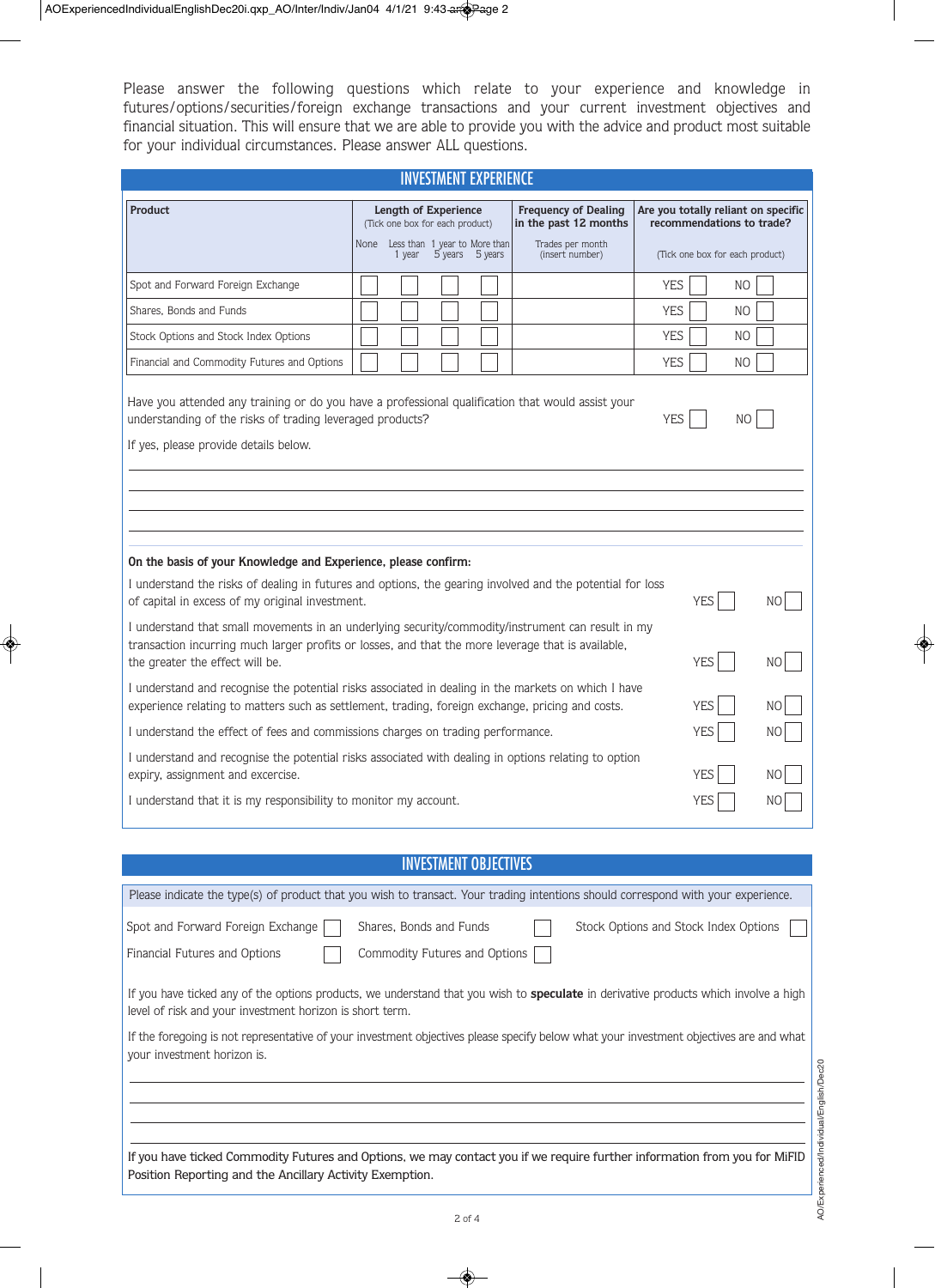| <b>INVESTMENT LIMITATIONS</b>                                                                                                                                                                                                               |                                                                                                                            |                                                                           |  |  |
|---------------------------------------------------------------------------------------------------------------------------------------------------------------------------------------------------------------------------------------------|----------------------------------------------------------------------------------------------------------------------------|---------------------------------------------------------------------------|--|--|
| 1. Do you wish to place any restrictions or limitations on the range of investments or markets you may wish to trade?                                                                                                                       |                                                                                                                            |                                                                           |  |  |
| <b>YES</b><br>N <sub>O</sub><br>if YES, please state:                                                                                                                                                                                       |                                                                                                                            |                                                                           |  |  |
|                                                                                                                                                                                                                                             |                                                                                                                            |                                                                           |  |  |
| 2. Do you wish to place any limitations on the times we may contact you?                                                                                                                                                                    |                                                                                                                            |                                                                           |  |  |
| <b>YES</b>                                                                                                                                                                                                                                  |                                                                                                                            |                                                                           |  |  |
| if YES, please state:<br>NO                                                                                                                                                                                                                 |                                                                                                                            |                                                                           |  |  |
|                                                                                                                                                                                                                                             |                                                                                                                            |                                                                           |  |  |
| 3. Please confirm that we may call you outside the hours of 8am to 9pm, local time.                                                                                                                                                         |                                                                                                                            |                                                                           |  |  |
| <b>YES</b><br>NO                                                                                                                                                                                                                            |                                                                                                                            |                                                                           |  |  |
|                                                                                                                                                                                                                                             |                                                                                                                            | <b>FINANCIAL CIRCUMSTANCES</b>                                            |  |  |
| What is your gross annual income from all sources?                                                                                                                                                                                          |                                                                                                                            | What are your net assets?                                                 |  |  |
|                                                                                                                                                                                                                                             |                                                                                                                            | Your net assets are calculated by subtracting the sum of your liabilities |  |  |
| 0 to 100,000 GBP<br>100,000 to 249,999 GBP                                                                                                                                                                                                  |                                                                                                                            | (eg, mortgages) from the sum of your total assets.                        |  |  |
| Over 250,000 GBP                                                                                                                                                                                                                            |                                                                                                                            | 0 to 100,000 GBP<br>100,000 to 249,999 GBP                                |  |  |
|                                                                                                                                                                                                                                             |                                                                                                                            | 250,000 to 1,000,000 GBP                                                  |  |  |
| Property Ownership                                                                                                                                                                                                                          |                                                                                                                            | Over 1,000,000 GBP                                                        |  |  |
| I rent                                                                                                                                                                                                                                      |                                                                                                                            |                                                                           |  |  |
| I own my own home                                                                                                                                                                                                                           |                                                                                                                            | Is your financial investment portfolio greater than<br>500,000 GBP?       |  |  |
| I own more than one property                                                                                                                                                                                                                |                                                                                                                            | <b>YES</b><br>N <sub>O</sub>                                              |  |  |
|                                                                                                                                                                                                                                             |                                                                                                                            |                                                                           |  |  |
| Initial Risk Capital GBP<br>Total Risk Capital GBP                                                                                                                                                                                          |                                                                                                                            |                                                                           |  |  |
|                                                                                                                                                                                                                                             | Please confirm that, given the risk of loss of capital in trading futures and options (derivatives) and equities, any risk |                                                                           |  |  |
| capital traded through us should only represent a small percentage of your overall net worth.                                                                                                                                               |                                                                                                                            | <b>YES</b><br><b>NO</b>                                                   |  |  |
| <b>BANKING DETAILS</b>                                                                                                                                                                                                                      |                                                                                                                            |                                                                           |  |  |
|                                                                                                                                                                                                                                             |                                                                                                                            | (for the transfer of money to us or from us)                              |  |  |
| Your Bank:                                                                                                                                                                                                                                  |                                                                                                                            | Branch Address:                                                           |  |  |
|                                                                                                                                                                                                                                             |                                                                                                                            |                                                                           |  |  |
| Account Name (see ** below):                                                                                                                                                                                                                |                                                                                                                            | Account Number:<br>Sort Code:                                             |  |  |
|                                                                                                                                                                                                                                             |                                                                                                                            |                                                                           |  |  |
| IBAN:                                                                                                                                                                                                                                       |                                                                                                                            | BIC/Swift:                                                                |  |  |
|                                                                                                                                                                                                                                             |                                                                                                                            |                                                                           |  |  |
| Please note the following:<br>• the branch of your bank must reside in the same country as your permanent residential address as disclosed by you                                                                                           |                                                                                                                            |                                                                           |  |  |
| on the front page of this document                                                                                                                                                                                                          |                                                                                                                            |                                                                           |  |  |
| only funds from a bank in this country will be accepted<br>$\bullet$                                                                                                                                                                        |                                                                                                                            |                                                                           |  |  |
| Please note it is not our custom or practice to accept funds for a client's account from third parties, nor to make third party<br>payments. ie our policy is to only make or receive payments to/from a bank account in the client's name. |                                                                                                                            |                                                                           |  |  |
| Additional Bank Accounts: Please click here if you would like to add additional bank accounts.                                                                                                                                              |                                                                                                                            |                                                                           |  |  |
| **                                                                                                                                                                                                                                          |                                                                                                                            |                                                                           |  |  |
| Please note that if the bank account is a joint account, we will require both holders of the bank account to authorise<br>payments from this account to AMT Futures Limited. Please click here to complete this authority.                  |                                                                                                                            |                                                                           |  |  |
|                                                                                                                                                                                                                                             |                                                                                                                            |                                                                           |  |  |
|                                                                                                                                                                                                                                             |                                                                                                                            |                                                                           |  |  |

AO/Experienced/Individual/English/Dec20 AO/Experienced/Individual/English/Dec20